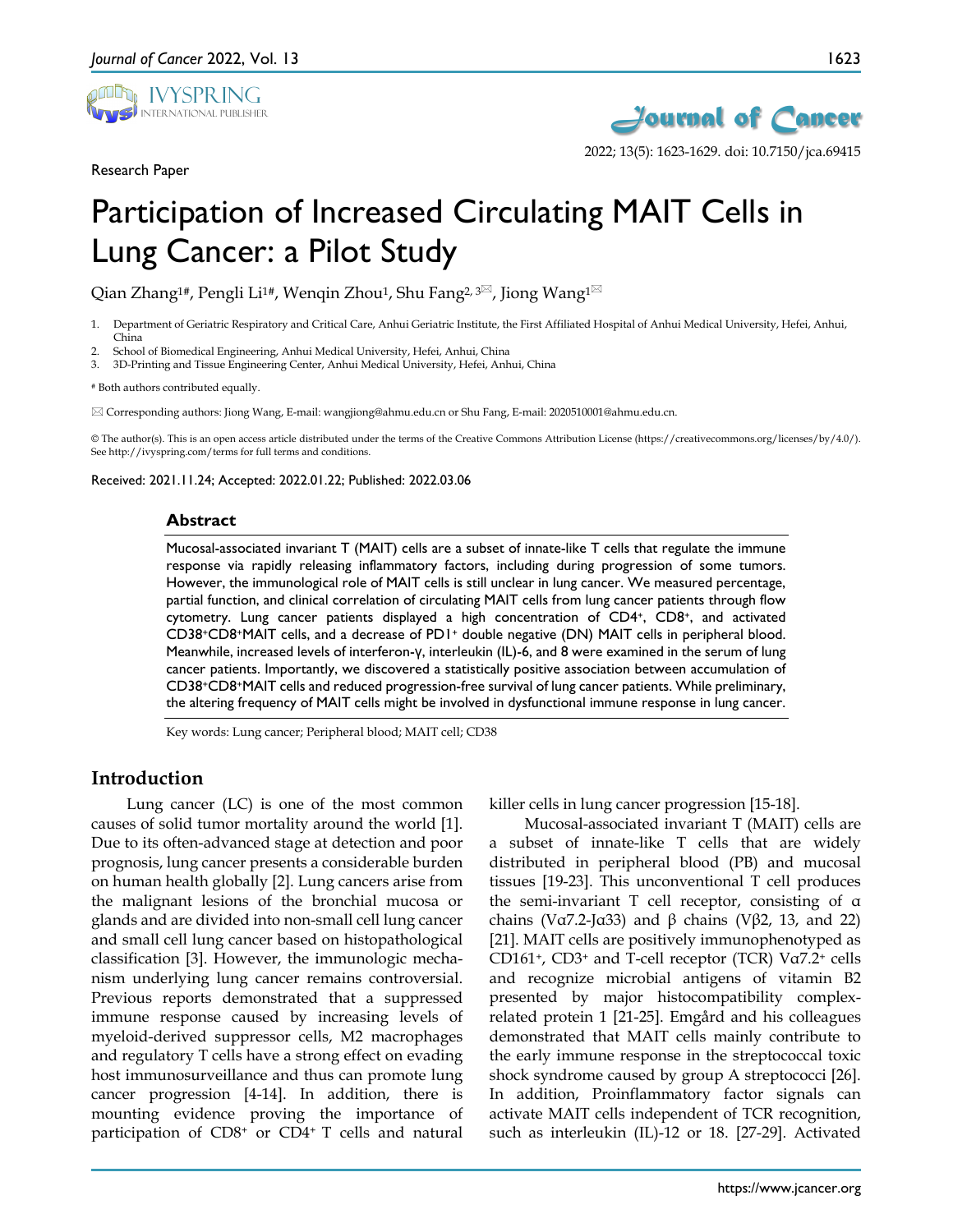MAIT cells will immediately release interferon (IFN)- $\gamma$  and perforin during inflammatory responses [30-31]. Recent evidence has emphasized the important role of MAIT cells in various microbial infection diseases (mycobacterium tuberculosis, hepatitis B and influenza) [32-35].

Tumors frequently occur in human mucosal layers like bronchial mucosa, where MAIT cells are enriched [19]. Furthermore, the mucosal immune barrier can be destroyed by lung cancer due to the lesion of immune cells [16]. Numerous previous studies have confirmed that frequencies of MAIT cell from patients were related to the occurrence, development, and prognosis of mucosal-associated cancers, such as gastric, colorectal, and esophageal cancer [36-39]. Like other invariant natural killer T cells, MAIT cells can play a part in antitumor immunosurveillance via producing tumor-killing cytokine like tumor necrosis factor (TNF)-α in the cancer progression [40]. For example, the circulating MAIT cells were found by Rodin et al to play a crucial part in the cancer cell elimination through infiltrating colon mucosa [38]. However, higher production of IL-17A-related MAIT cell in the tumor microenvironment is closely linked with decreasing progression-free survival (PFS) [41]. Thus, MAIT cell can have different immune effects in various malignancies, and the function and distribution of MAIT cell are still unclear in lung cancer.

In this work, we analyzed the production of serum cytokine and circulating MAIT cells in lung cancer and explored their plausible relevance to the prognosis of patients.

# **Materials and Methods**

## **Patient samples**

We collected heparinized peripheral blood from 35 primary LC patients hospitalized at the First Affiliated Hospital of Anhui Medical University and 35 age-matched healthy donors (HD). Otherwise, eligible LC patients with immunodeficiency, autoimmune disorders or immunotherapies were removed. None of the patients were given any medicine before sample collection. Secondary lung cancer or other malignancies were also included as exclusion criteria. All the patients' clinical data are listed in Table 1. Written informed consents were obtained from all human subjects under the ethical approval in this study (No. 20210418). Peripheral blood mononuclear cells (PBMCs) were isolated through density gradient centrifugation following the Ficoll-Paque (GE Healthcare, Sweden) protocol. The serum obtained after centrifugation was stored at -80

°C, and the PBMCs adjusted to 107 cells before being stored in a cryopreservation medium (10% Dimethyl Sulphoxide and 30% fetal calf serum) at -80 °C.

**Table 1.** Clinical variables of subjects.

| Characteristics         | $LC$ (n=35)       | $HD(n=35)$       | P-value |
|-------------------------|-------------------|------------------|---------|
| Age, mean ± SD          | $57.69 \pm 10.59$ | $57.94 \pm 6.29$ | 0.9020  |
| Gender, n (%)           |                   |                  |         |
| male                    | 21 (60.0%)        | 21 (60.0%)       |         |
| female                  | 14 (40.0%)        | 14 (40.0%)       |         |
| Pathology, n (%)        |                   |                  |         |
| adenocarcinoma          | $22(62.9\%)$      |                  |         |
| squamous cell carcinoma | 9(25.7%)          |                  |         |
| small cell lung cancer  | $4(11.4\%)$       |                  |         |
| Stage, n (%)            |                   |                  |         |
| Ī                       | 6(17.2%)          |                  |         |
| П                       | $0(0.0\%)$        |                  |         |
| Ш                       | $4(11.4\%)$       |                  |         |
| IV                      | $25(71.4\%)$      |                  |         |
|                         |                   |                  |         |

Abbreviation: LC, lung cancer; HD, healthy donator.

## **ELISA assay**

Levels of IL-6, 8, 12, 17, 18 and IFN-γ in serum of all participants were evaluated by ELISA kits (Multisciences Biotech, Hangzhou, China) following the manufacturer's instruction.

#### **Flow cytometry**

Frozen PBMC samples were processed into single-cell suspensions  $(1\times10^7/\text{mL})$  after thawing in a 37 °C incubator and washing with phosphatebuffered saline. Cells were preincubated with FcR Blocking Reagent (Biolegend, USA) for 20 min at 4 °C before the following human monoclonal antibodies staining for 30 min at 4 °C: CD8 PerCP-Cy5.5, CD4 FITC, CD3 APC-Cy7, CD161 APC, CD38 PE-Cy7, CD279 (PD-1) PE-Cy7, TCR Vα7.2 PE (BD Biosciences: #560662, #555346, #557832, #550968, #560677, #561272 and Biolegend: #351706). Data were obtained using FACSVerse Flow Cytometer (BD Biosciences) after fluorescent compensation and analyzed using FlowJo\_V10 software. Cutoff for positive cell staining was determined by fluorescence minus one (FMO).

## **Statistical analysis**

Statistical data were assessed using the GraphPad Prism 8.0 software. Differences between two groups were evaluated with unpaired two-tailed t tests. The linear association between variables was analyzed using Pearson's test with the Bonferroni correction. Kaplan–Meier analysis was performed for estimating PFS of LC patients. Log rank testing was implemented to weigh the survival curve. P-value less than 0.05 was considered as statistical difference.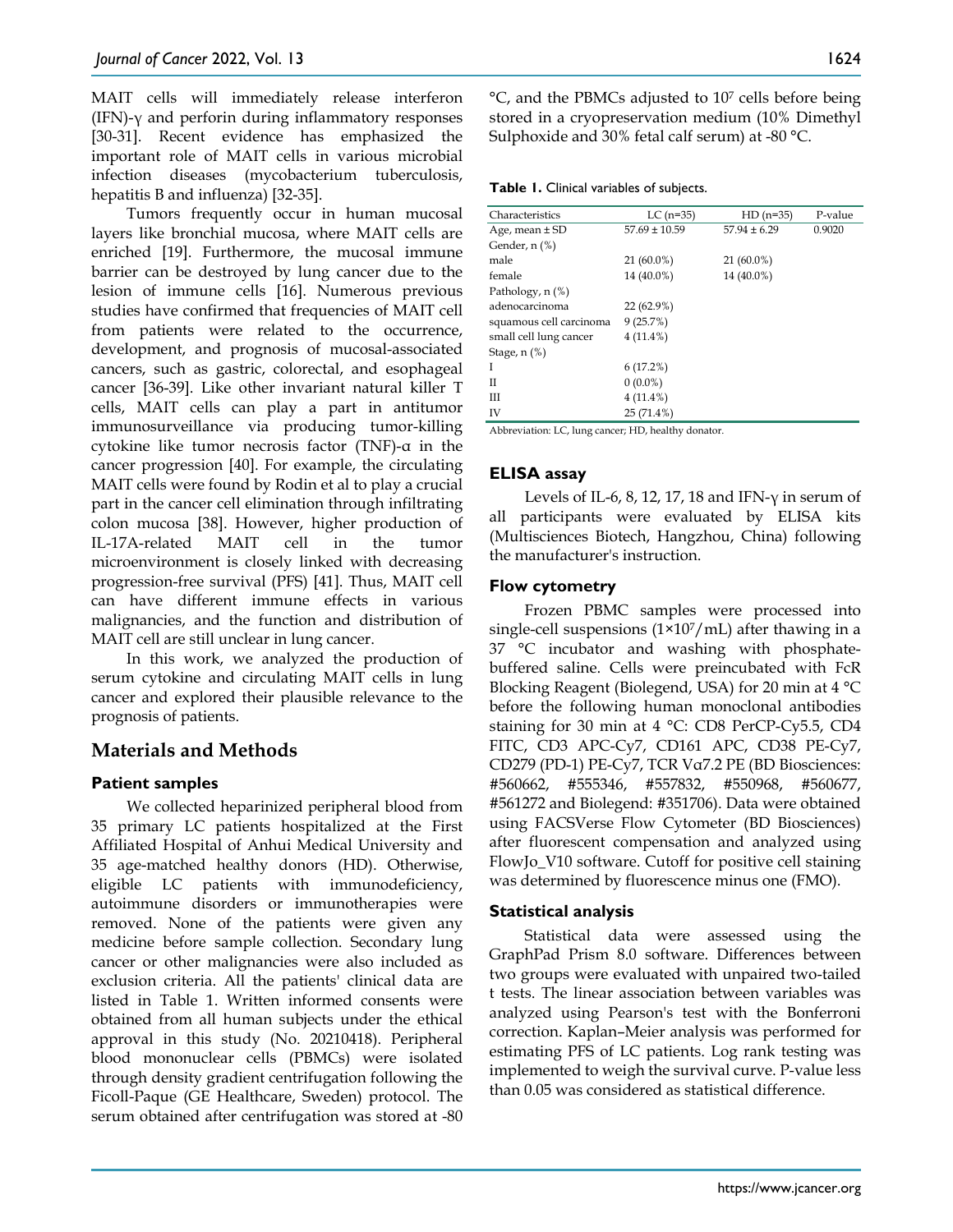#### **Results**

## **Distribution of different circulating MAIT cell subsets from patients with lung cancer and controls**

We analyzed the distribution of circulating MAIT cell subsets from LC patients and HD. MAIT cells were characterized as CD3+Vα7.2<sup>+</sup> CD161+cell via flow cytometry. We separated them into three subsets: CD4+, CD8+, and CD4- CD8- (double negative, DN) cells by the expression of CD8 and CD4 (Fig. 1A). Our results displayed remarkably elevated frequencies of MAIT cell in PB of patients with LC compared to HD (Fig. 1B). In addition, LC patients showed elevated percentages of circulating CD4+ and CD8+MAIT cell (Fig. 1C, D). However, no other significant differences were measured between LC patients and HD in the frequencies of PB DN MAIT cell (Fig. 1E).

## **Expression of CD38 and PD1 on circulating MAIT cell from all subjects**

Next, we investigated the activities of MAIT cells by evaluating CD38 (activation) and PD1 (dysfunction) levels according to FMO controls (Fig. 2A). No accumulation of CD38+CD4+MAIT cells was examined in the PB of LC patients (Fig. 2B), while we detected elevated percentages of CD38+CD8+MAIT cell (Fig. 2C). The levels of circulating PD1+DN MAIT cell from HD were significantly higher than LC patients (Fig. 2C, E).

#### **Enhancement of cytokines IL-6, 8/IFN-γ in serum of participants**

To demonstrate the function of MAIT cell-

associated cytokines in lung cancer progression, these factors were measured in the serum from all participants. The results revealed a significant enrichment of cytokines IL-6, 8 and IFN-γ in serum of LC patients compared to HD. However, no significant differences were examined in serum IL-12, 17 and 18 (Fig. 3A). Additionally, levels of IL-6 showed a positive association with percentage of CD38+CD4+MIAT cell in the PB of LC patients (Fig. 3B). In contrast, a negative relationship between the production of IL-18 and percentage of PD1+DN MAIT cell was observed in LC patients (Fig. 3C).

## **Association between circulating MAIT cell and progression-free survival of patients with lung cancer**

LC patients were divided into low and high groups according to the mean percentage of immune cells. We detected a remarkably positive association between lower frequencies of circulating MAIT cell  $($ >3.27%) and PFS (P = 0.0326; Fig. 4A). Meanwhile, a similar correlation was examined between a low level of circulating CD38+CD8+MAIT cell (>0.59%) and PFS  $(P = 0.0049; Fig. 4B).$ 

## **Discussion**

As a kind of innate-like T cell, MAIT cell, like other CD8+ and CD4+ T cell, is detected at high levels in the immune microenvironment of malignant tumors [36, 41]. Previous reports have shown that the tissues of gastric, colorectal, and esophageal cancer may be broadly infiltrated by MAIT cells, indicating these cells could participate in the pathogenesis of cancers [37-39]. However, variable percentages of circulating MAIT cells are observed in various



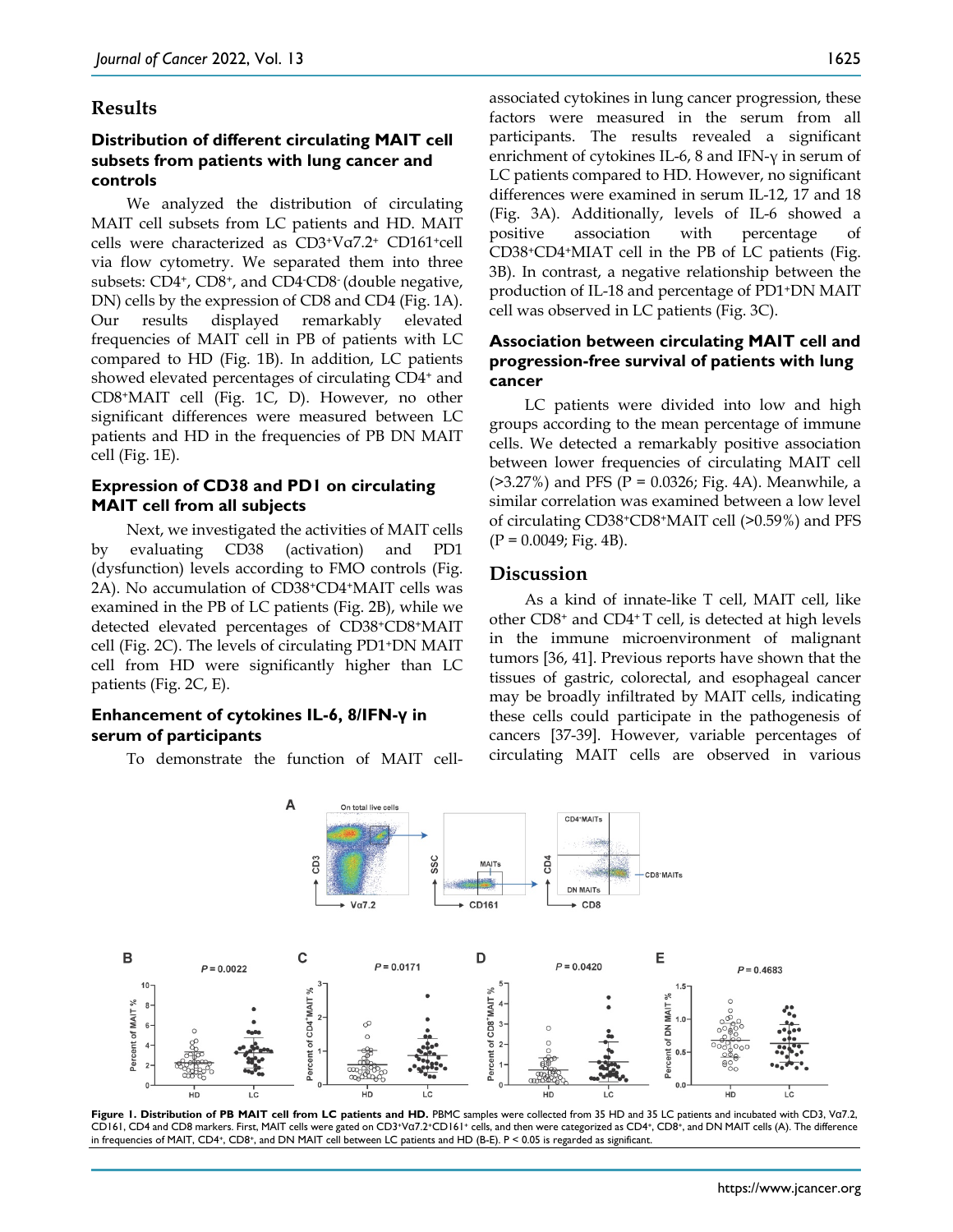tumors. In this work, we explored the distribution, function, and clinical association of PB MAIT cell from patients with LC. We reveal that changes in levels of different MAIT cell types could be engaged in the immunological mechanisms underlying LC.



Figure 2. CD38 and PD1 phenotypes of PB MAIT cell from LC patients and HD. CD38<sup>+</sup> and PD1<sup>+</sup> cells were gated on CD4<sup>+</sup>, CD8<sup>+</sup>, and DN MAIT cells according to FMO controls (A). The Difference in percentages of CD38+CD4+, CD38+CD8+ and PD1+DN MAIT cell between LC patients and HD (B-E). P < 0.05 is regarded as significant.



**Figure 3. Level of cytokines in serum of HD and LC patients, and the correlation between IL-6, 18 and circulating MAIT cells of LC patients.** IFN-γ, IL-6, 8, 12, 17 and 18 were detected in serum of HD and LC patients (A). The association between production of IL-6 and CD38+CD4+MAIT cell (B). The association between production of IL-18 and PD1+DN MAIT cell (C). \*\* displays P < 0.01 and \*\*\* displays P < 0.001. P < 0.05 is regarded as significant.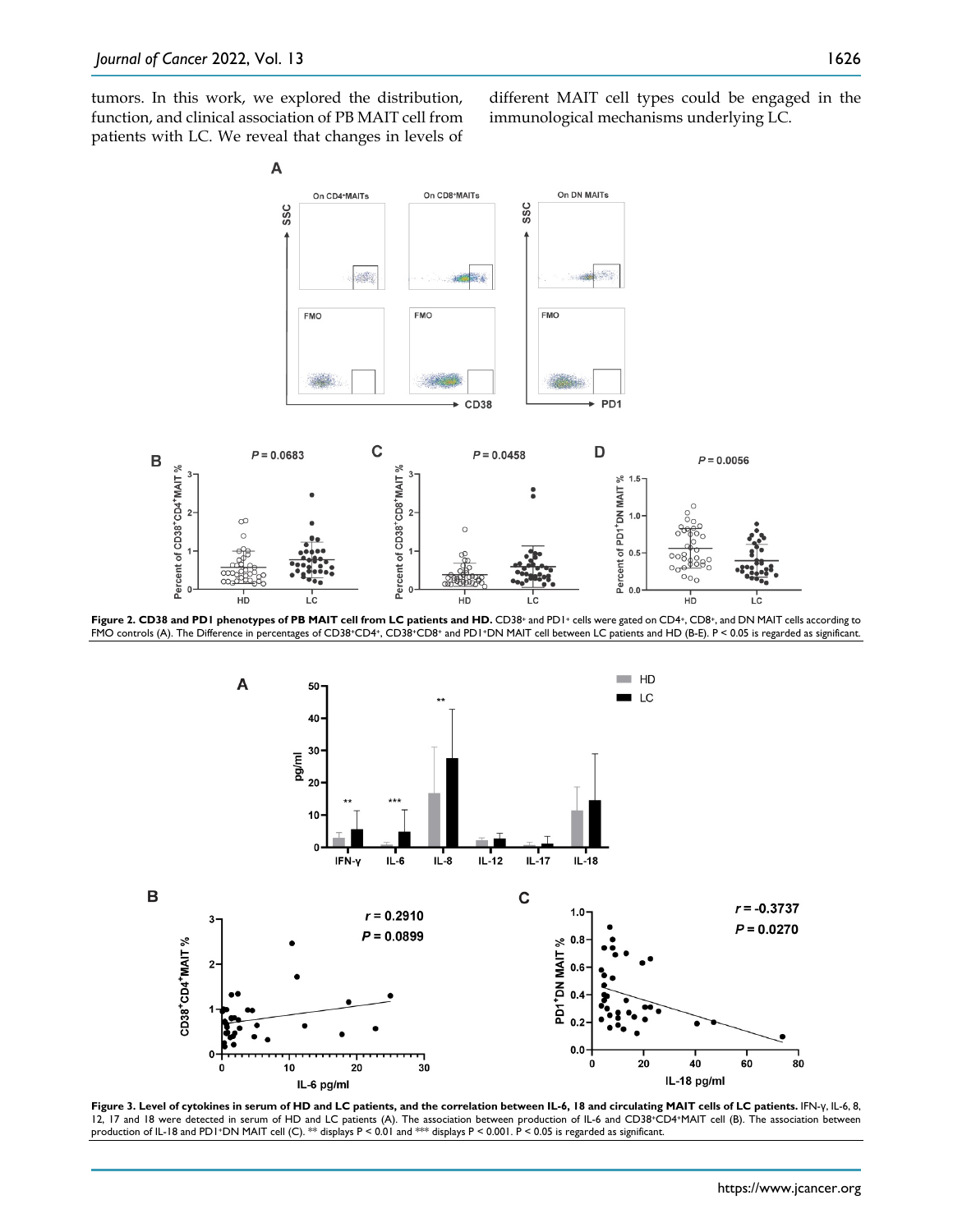



MAIT cells are categorized into 3 groups: CD4<sup>+</sup>, CD8+ and CD8- CD4- (DN) cells as per expression of phenotype markers CD4 and CD8. Among them, CD8+MAIT cells are the most abundant and CD4+ the least abundant in human PB [42]. But the distribution of these cell subsets in PB of LC patients is still unclear. Our results suggest an elevation of total MAIT cells in LC patients compared to HD. These data support the view that MAIT cell plays a key part in the immunological pathogenesis of lung cancer. More specifically, the level of CD4<sup>+</sup> and CD8<sup>+</sup>MAIT cell was increased in LC patients, while no other significant differences were determined between frequencies of DN MAIT cell from two groups. This indicates that high level of CD4+ and CD8+MAIT cell might be involved in immune dysfunction during LC.

Previous reports demonstrated numerous phenotypic markers can be expressed on the MAIT cell surface, including CD38 and PD1 receptors. CD38 receptor expression represents cell activation, while PD1 exhibits cell exhaustion and dysfunction [34]. We also measured the expression of CD38 and PD1 on circulating MAIT cells. Data reveal an apparent elevation of CD38+CD8+MAIT cell from patients with LC compared HD. However, the percentages of PD1+DN MAIT cells from LC patients were significantly lower than in HD. Dias et al revealed that DN MAIT subset might be derived from major CD8+MAIT subset, but also indicated different functions [42]. This might underlie differences if the frequencies of these cells in LC patients. We hypothesize that these two MAIT cell subsets have opposing effects on the host immune reaction during LC.

Interestingly, MAIT cells in PB can rapidly secrete IFN- $\gamma$  in response to tumor invasion, being directly activated with IL-12 and IL-18 [28, 30]. We detected a marked accumulation of IFN-γ, IL-6 and IL-8 in the serum of LC patients compared to HD. Moreover, we found a trend of positive correlation between serum IL-6 and circulating CD38+CD4+MAIT cells, which suggests an immunosuppressive function for this MAIT cell subset. In contrast, IL-18 negatively correlated with PD1+DN MAIT cells. Accounting for the previously evidenced tumorigenic properties of IL-6 and IL-18, we therefore hypothesize that CD38+CD4+MAIT and PD1+DN MAIT cell have distinct functions. This information is important in the characterization of the immune response and immunosuppression of LC patients.

Finally, numerous studies demonstrated that MAIT cells had an important effect on clinical prognosis of tumors [36-39]. We examined the relationship between relative percentages of MAIT cell and PFS of LC patients to explore the predictive value of MAIT cell abundances in LC. A lower level of MAIT cell, and more specifically CD38+CD8+MAIT cell, was associated with improved PFS of LC patients, suggesting a detrimental effect increased to their abundance.

To conclude, the above data suggest that MAIT cells might generate and recruit inflammatory factors such as IL-6, 8, and IFN- $\gamma$  in the immune response during LC, as suggested by their elevated production in LC patients. Meanwhile, tumor-infiltrating activity might be facilitated in the tumor microenvironment by elevated circulating CD8+ and CD4+ MAIT cells during LC. An elevated level of PB CD38+CD8+ MAIT cells were associated with reduced PFS, indicating an active role in lung cancer. Nevertheless, our analysis of these immune cells in PB is limited. It will be important to analyze immune response in the tumor microenvironment directly in future studies, which will help to elucidate LC mechanisms and generate new immunological therapies.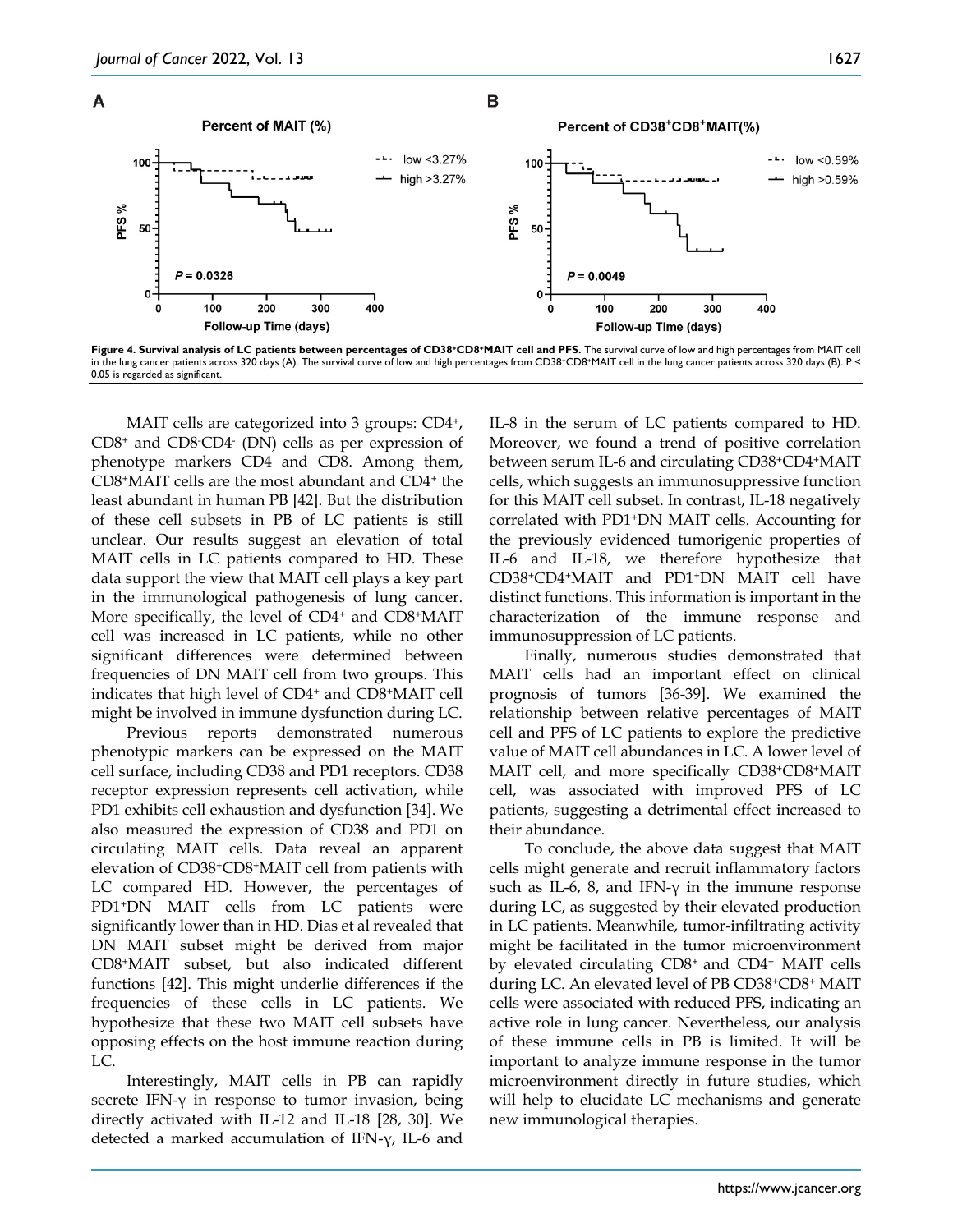#### **Abbreviations**

DN: double negative; FMO: fluorescence minus one; LC: lung cancer; PB: peripheral blood.

#### **Acknowledgements**

The authors are grateful for the doctors and nurses who help provide the samples from our patients in this work. We also would like to acknowledge Jordan Lee Marley, a researcher at Newcastle University, for polishing the manuscript.

#### **Funding**

This work was supported by the Research Foundation of Anhui Medical University [Grant/ Award Number 2020xkj016].

#### **Data Availability**

The data used to support the findings of this study are available from the corresponding author upon reasonable request.

#### **Author Contributions**

Qian Zhang and Pengli Li performed experiments, analyzed data, and wrote the manuscript. Wenqin Zhou collected samples. Jiong Wang and Shu Fang designed study, interpreted results, and approved the final manuscript.

## **Competing Interests**

The authors have declared that no competing interest exists.

#### **References**

- 1. Torre LA, Bray F, Siegel RL, Ferlay J, Lortet-Tieulent J, Jemal A. Global cancer statistics, 2012. CA Cancer J Clin. 2015; 65(2): 87-108.
- 2. Sung H, Ferlay J, Siegel RL, Laversanne M, Soerjomataram I, Jemal A, Bray F. Global Cancer Statistics 2020: GLOBOCAN Estimates of Incidence and Mortality Worldwide for 36 Cancers in 185 Countries. CA Cancer J Clin. 2021; 71(3): 209-249.
- 3. Goldstraw P, Crowley J, Chansky K, Giroux DJ, Groome PA, Rami-Porta R, Postmus PE, Rusch V, Sobin L; International Association for the Study of Lung Cancer International Staging Committee; Participating Institutions. IASLC Lung Cancer Staging Project: proposals for the revision of the TNM stage groupings in the forthcoming (seventh) edition of the TNM Classification of malignant tumours. J Thorac Oncol. 2007; 2(8): 706-14.
- 4. Cha S, Sin MJ, Kim MJ, Kim HJ, Kim YS, Choi EK, Kim MY. Involvement of Cellular Prion Protein in Invasion and Metastasis of Lung Cancer by Inducing Treg Cell Development. Biomolecules. 2021; 11(2): 285.
- 5. Marshall EA, Ng KW, Kung SH, Conway EM, Martinez VD, Halvorsen EC, Rowbotham DA, Vucic EA, Plumb AW, Becker-Santos DD, Enfield KS, Kennett JY, Bennewith KL, Lockwood WW, Lam S, English JC, Abraham N, Lam WL. Emerging roles of T helper 17 and regulatory T cells in lung cancer progression and metastasis. Mol Cancer. 2016; 15(1): 67.
- 6. Lv M, Xu Y, Tang R, Ren J, Shen S, Chen Y, Liu B, Hou Y, Wang T. miR141-CXCL1-CXCR2 signaling-induced Treg recruitment regulates metastases and survival of non-small cell lung cancer. Mol Cancer Ther. 2014; 13(12): 3152-62.
- 7. Kurose K, Ohue Y, Sato E, Yamauchi A, Eikawa S, Isobe M, Nishio Y, Uenaka A, Oka M, Nakayama E. Increase in activated Treg in TIL in lung cancer and *in vitro* depletion of Treg by ADCC using an antihuman CCR4 mAb (KM2760). J Thorac Oncol. 2015; 10(1): 74-83.
- 8. Pircher A, Gamerith G, Amann A, Reinold S, Popper H, Gächter A, Pall G, Wöll E, Jamnig H, Gastl G, Wolf AM, Hilbe W, Wolf D. Neoadjuvant chemo-immunotherapy modifies CD4(+)CD25(+) regulatory T cells (Treg) in non-small cell lung cancer (NSCLC) patients. Lung Cancer. 2014; 85(1): 81-7.
- 9. Liu J, Luo R, Wang J, Luan X, Wu D, Chen H, Hou Q, Mao G, Li X. Tumor Cell-Derived Exosomal miR-770 Inhibits M2 Macrophage Polarization via

Targeting MAP3K1 to Inhibit the Invasion of Non-small Cell Lung Cancer Cells. Front Cell Dev Biol. 2021 Jun; 9: 679658.

- 10. Lu CS, Shiau AL, Su BH, Hsu TS, Wang CT, Su YC, Tsai MS, Feng YH, Tseng YL, Yen YT, Wu CL, Shieh GS. Oct4 promotes M2 macrophage polarization through upregulation of macrophage colony-stimulating factor in lung cancer. J Hematol Oncol. 2020; 13(1): 62.
- 11. Liu L, Ge D, Ma L, Mei J, Liu S, Zhang Q, Ren F, Liao H, Pu Q, Wang T, You Z. Interleukin-17 and prostaglandin E2 are involved in formation of an M2 macrophage-dominant microenvironment in lung cancer. J Thorac Oncol. 2012; 7(7): 1091-100.
- 12. Park MS, Yang AY, Lee JE, Kim SK, Roe JS, Park MS, Oh MJ, An HJ, Kim MY. GALNT3 suppresses lung cancer by inhibiting myeloid-derived suppressor cell infiltration and angiogenesis in a TNFR and c-MET pathway-dependent manner. Cancer Lett. 2021; 521: 294-307.
- 13. Li R, Dubinett SM. Myeloid-derived suppressor cell-dependent inhibition of B cell responses in non-small cell lung cancer. Transl Lung Cancer Res. 2019; 8 (Suppl 4): S331-S333.
- 14. Sawant A, Schafer CC, Jin TH, Zmijewski J, Tse HM, Roth J, Sun Z, Siegal GP, Thannickal VJ, Grant SC, Ponnazhagan S, Deshane JS. Enhancement of antitumor immunity in lung cancer by targeting myeloid-derived suppressor cell pathways. Cancer Res. 2013; 73(22): 6609-20.
- 15. Chockley PJ, Chen J, Chen G, Beer DG, Standiford TJ, Keshamouni VG. Epithelial-mesenchymal transition leads to NK cell-mediated metastasis-specific immunosurveillance in lung cancer. J Clin Invest. 2018; 128(4): 1384-1396.
- 16. Liu Z, Wang T, She Y, Wu K, Gu S, Li L, Dong C, Chen C, Zhou Y. N(6)-methyladenosine-modified circIGF2BP3 inhibits CD8(+) T-cell responses to facilitate tumor immune evasion by promoting the deubiquitination of PD-L1 in non-small cell lung cancer. Mol Cancer. 2021; 20(1): 105.
- 17. Gueguen P, Metoikidou C, Dupic T, Lawand M, Goudot C, Baulande S, Lameiras S, Lantz O, Girard N, Seguin-Givelet A, Lefevre M, Mora T, Walczak AM, Waterfall JJ, Amigorena S. Contribution of resident and circulating precursors to tumor-infiltrating CD8(+) T cell populations in lung cancer. Sci Immunol. 2021; 6(55): eabd5778.
- 18. Godet Y, Fabre E, Dosset M, Lamuraglia M, Levionnois E, Ravel P, Benhamouda N, Cazes A, Le Pimpec-Barthes F, Gaugler B, Langlade-Demoyen P, Pivot X, Saas P, Maillère B, Tartour E, Borg C, Adotévi O. Analysis of spontaneous tumor-specific CD4 T-cell immunity in lung cancer using promiscuous HLA-DR telomerase-derived epitopes: potential synergistic effect with chemotherapy response. Clin Cancer Res. 2012; 18(10): 2943-53.
- 19. Godfrey DI, Koay HF, McCluskey J, Gherardin NA. The biology and functional importance of MAIT cells. Nat Immunol. 2019; 20(9): 1110-1128.
- 20. Arduini S, Dunne J, Conlon N, Feighery C, Doherty DG. Mucosal-associated invariant T cells are depleted and functionally altered in patients with common variable immunodeficiency. Clin. Immunol. 2017; 176: 23-30.
- 21. Salou M, Legoux F, Lantz O. MAIT cell development in mice and humans. Mol Immunol. 2021; 130: 31-36.
- 22. López-Sagaseta J, Dulberger CL, Crooks JE, Parks CD, Luoma AM, McFedries A, Van Rhijn I, Saghatelian A, Adams EJ. The molecular basis for Mucosal-Associated Invariant T cell recognition of MR1 proteins. Proc Natl Acad Sci U S A. 2013; 110(19): E1771-8.
- 23. Reantragoon R, Kjer-Nielsen L, Patel O, Chen Z, Illing PT, Bhati M, Kostenko L, Bharadwaj M, Meehan B, Hansen TH, Godfrey DI, Rossjohn J, McCluskey J. Structural insight into MR1-mediated recognition of the mucosal associated invariant T cell receptor. J Exp Med. 2012; 209(4): 761-74.
- 24. Chen Z, Wang H, D'Souza C, Sun S, Kostenko L, Eckle SB, Meehan BS, Jackson DC, Strugnell RA, Cao H, Wang N, Fairlie DP, Liu L, Godfrey DI, Rossjohn J, McCluskey J, Corbett AJ. Mucosal-associated invariant T-cell activation and accumulation after *in vivo* infection depends on microbial riboflavin synthesis and co-stimulatory signals. Mucosal Immunol. 2017; 10(1): 58-68.
- 25. Yvorra T, Steinmetz A, Retailleau P, Lantz O, Schmidt F. Synthesis, biological evaluation and molecular modelling of new potent clickable analogues of 5-OP-RU for their use as chemical probes for the study of MAIT cell biology. Eur J Med Chem. 2021; 211: 113066.
- 26. Emgård J, Bergsten H, McCormick JK, Barrantes I, Skrede S, Sandberg JK, Norrby-Teglund A. MAIT Cells Are Major Contributors to the Cytokine Response in Group A Streptococcal Toxic Shock Syndrome. Proc Natl Acad Sci U S A. 2019; 116(51): 25923-25931.
- 27. Wallington JC, Williams AP, Staples KJ, Wilkinson TMA. IL-12 and IL-7 synergize to control mucosal-associated invariant T-cell cytotoxic responses to bacterial infection. J Allergy Clin Immunol. 2018; 141(6): 2182-2195.e6.
- 28. Ussher JE, Bilton M, Attwod E, Shadwell J, Richardson R, de Lara C, Mettke E, Kurioka A, Hansen TH, Klenerman P, Willberg CB. CD161++ CD8+ T cells, including the MAIT cell subset, are specifically activated by IL-12+IL-18 in a TCR-independent manner. Eur J Immunol. 2014; 44(1): 195-203.
- 29. Cole S, Murray J, Simpson C, Okoye R, Tyson K, Griffiths M, Baeten D, Shaw S, Maroof A. Interleukin (IL)-12 and IL-18 Synergize to Promote MAIT Cell IL-17A and IL-17F Production Independently of IL-23 Signaling. Front Immunol. 2020 Nov; 11: 585134.
- 30. Jiang J, Cao Z, Shan W, Liu H, Cheng X. 4-1BB expression on MAIT cells is associated with enhanced IFN-gamma production and depends on IL-2. Cell Immunol. 2018; 328: 58-69.